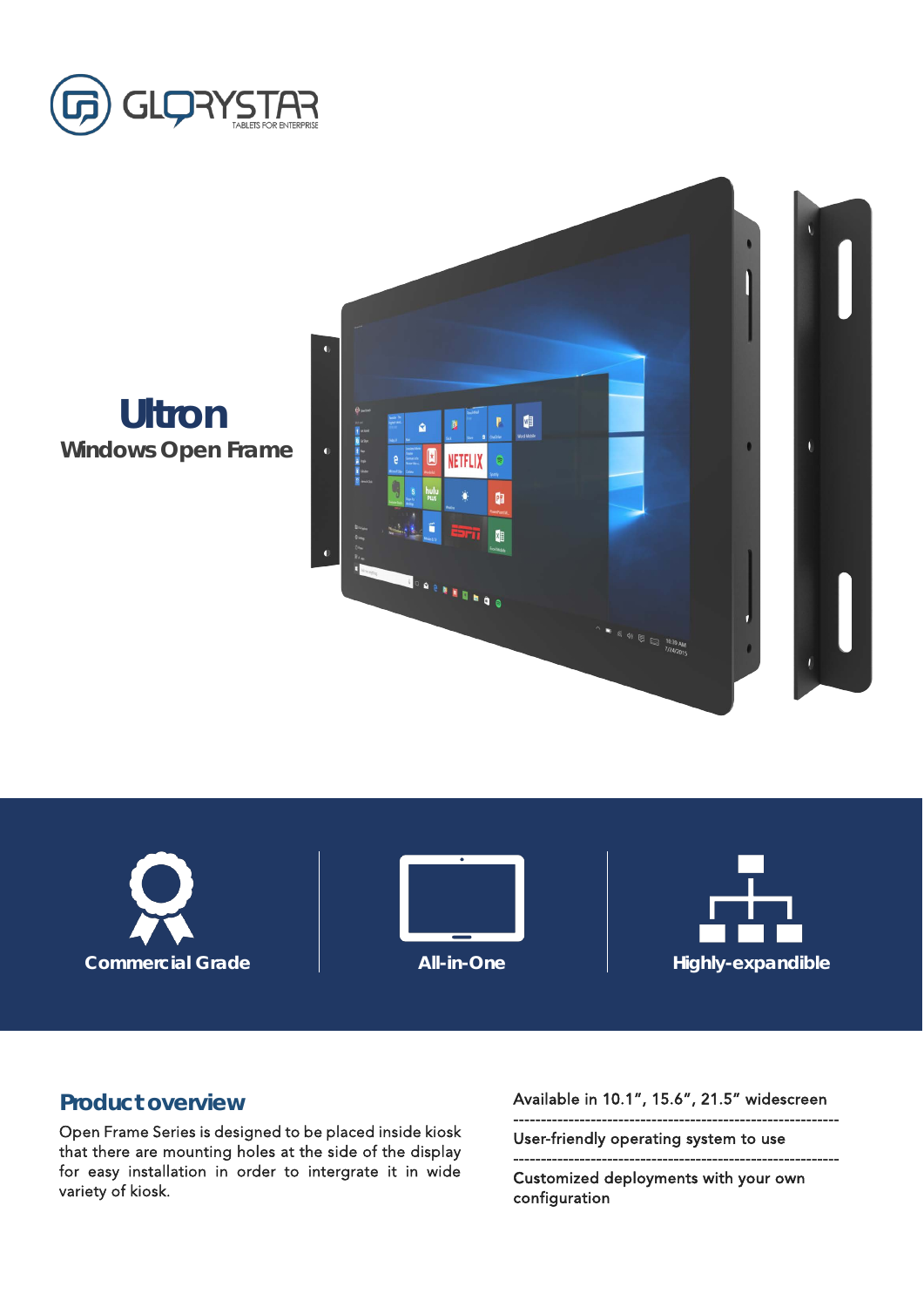## **Ultron windows open frame tablet**

|                  |                            | <b>ULT101 PART#3865U/OF</b>                                                      | <b>ULT156 PART#J1900/OF</b>                 | <b>ULT 156 PART#J1900/OF</b>                                          | <b>ULT315 PART#J1900/OF</b>       |                             |  |
|------------------|----------------------------|----------------------------------------------------------------------------------|---------------------------------------------|-----------------------------------------------------------------------|-----------------------------------|-----------------------------|--|
| Screen size      |                            | 10.1''                                                                           | 15.6''                                      | 21.5''                                                                | 31.5''                            |                             |  |
| Panel info.      | Resolution                 | $1280\times800$                                                                  |                                             | 1920 x 1080                                                           |                                   |                             |  |
|                  | <b>Brightness</b>          | $350 \text{ cd/m}^2$                                                             | 220 cd/ $m2$                                | 220 cd/ $m2$                                                          | 280 cd/ $m2$                      |                             |  |
|                  | Contrast ratio             | 800:1                                                                            | 800:1                                       | 1000:1                                                                | 1200:1                            |                             |  |
|                  | <b>Aspect Ratio</b>        | 16:10                                                                            |                                             | 16:9                                                                  |                                   |                             |  |
|                  | <b>Active Display Area</b> | 134.8 x 216.2 mm                                                                 | 344.16 x 193.59 mm                          | 476.06 x 267.786 mm                                                   | 699.4 x 393.8 mm                  |                             |  |
|                  | Viewing angle              | H:170°/ V:170°                                                                   | H:178°/ V:178°                              | H:170°/ V:170°                                                        | H:178°/ V:178°                    | <b>Upgradable CPU</b>       |  |
|                  | Touch Tech.                |                                                                                  |                                             | 10 point cap touch (reflective glass)                                 |                                   | for all size                |  |
| CPU &            | CPU                        | Intel Celeron 3865U                                                              |                                             | Intel Core i5 7200U                                                   |                                   |                             |  |
| System           | <b>Base Frequency</b>      | 1.8GHz                                                                           |                                             | Intel Celeron J1900 (Quad Core)<br>$2.0$ GHz                          |                                   |                             |  |
|                  | CPU Turbo Boost            | 2.42 GHz                                                                         |                                             |                                                                       |                                   | 2.5 GHz<br>3.1 GHz          |  |
|                  | CPU Cache                  |                                                                                  | 2MB<br>2MB                                  |                                                                       |                                   |                             |  |
|                  |                            |                                                                                  | 3MB                                         |                                                                       |                                   |                             |  |
|                  | <b>BIOS</b>                |                                                                                  | AMI 8MB UEFI BIOS                           |                                                                       |                                   |                             |  |
| <b>RAM</b>       | <b>RAM</b>                 | 4GB DDR4 2133 MHz                                                                | 2GB DDR3L @1333 MHz                         | 4GB DDR3L @1333 MHz (upgradable)                                      | 4GB DDR4 2133 MHz<br>(upgradable) |                             |  |
|                  |                            | (upgradable)                                                                     | (upgradable)                                |                                                                       |                                   |                             |  |
| <b>ROM</b>       | Storage                    |                                                                                  |                                             | 32GB SSD (upgradable)                                                 |                                   | 32GB SSD (upgradable)       |  |
| Software         | <b>OS</b>                  |                                                                                  | Windows 10 IoT version                      | Windows 10 IoT version                                                |                                   |                             |  |
| <b>GPU</b>       | <b>GPU chipset</b>         | Intel HD Graphic 610                                                             | Intel HD Graphic (Bay Trail, 688 - 854 MHz) |                                                                       |                                   | Intel HD Graphic620<br>No   |  |
|                  | <b>VGA</b>                 | No                                                                               |                                             | Yes                                                                   |                                   |                             |  |
|                  | <b>Display Port</b>        | Yes                                                                              | No                                          |                                                                       |                                   | Yes                         |  |
|                  | HDMI                       | Yes                                                                              |                                             | Yes                                                                   |                                   | Yes                         |  |
|                  | # of display               | $\mathfrak{Z}$                                                                   |                                             | $\overline{2}$                                                        |                                   | $\mathfrak{Z}$              |  |
|                  | supported                  |                                                                                  |                                             | Realtek HD ALC662                                                     |                                   |                             |  |
| Audio            | Codec                      |                                                                                  | Realtek HD ALC662                           |                                                                       |                                   |                             |  |
|                  | I/O                        | Line-out & Mic-in Combo x                                                        |                                             | Line-out x 1, Mic-in x 1                                              |                                   | Line-out & Mic-in Combo     |  |
|                  |                            | $\mathbf 1$                                                                      | $\times$ 1                                  |                                                                       |                                   |                             |  |
|                  | Speaker                    |                                                                                  | $5W \times 2$                               |                                                                       |                                   |                             |  |
| Ethernet         | Controller                 | Intel i211 Gigabit LAN x 1;<br>Realtek RTL8111F Gigabit LAN                      |                                             |                                                                       |                                   | Intel i211 Gigabit LAN x 1; |  |
|                  |                            | Intel i219 Gigabit LAN x 1<br>Intel i219 Gigabit LAN x 1<br>$2 \times RJ45$      |                                             |                                                                       |                                   |                             |  |
|                  | Connector                  |                                                                                  |                                             |                                                                       |                                   |                             |  |
|                  | Wake on LAN                |                                                                                  |                                             |                                                                       |                                   |                             |  |
|                  | vPro/ AMT                  | Yes (require specific CPU +                                                      | No                                          |                                                                       |                                   | Yes (require specific CPU   |  |
|                  |                            | Intel i219 Gigabit LAN)                                                          |                                             |                                                                       |                                   | + Intel i219 Gigabit LAN)   |  |
| Storage          | Slot                       | 1 x M.2; 2 x SATA3.0<br>1 x M.2; 2 x SATA3.0<br>1 x mSATA/ SATA 2.0; 1 x SATA2.0 |                                             |                                                                       |                                   |                             |  |
| Housing          | Material & color           |                                                                                  |                                             | Metal housing with Matte black paint                                  |                                   |                             |  |
| I/O              | <b>USB 2.0</b>             | $\mathbb O$                                                                      | $\overline{2}$                              |                                                                       |                                   | $\mathbb O$                 |  |
|                  | <b>USB 3.0</b>             | $\overline{4}$                                                                   | $\mathbf{1}$                                |                                                                       |                                   | $\overline{4}$              |  |
|                  | Audio                      | Line-out & Mic-in Combo x                                                        |                                             | Line-out x 1; Mic-in x 1                                              |                                   | Line-out & Mic-in Combo     |  |
|                  |                            | x 1<br>$\overline{1}$                                                            |                                             |                                                                       |                                   |                             |  |
|                  | LAN                        | $\overline{2}$                                                                   |                                             |                                                                       |                                   |                             |  |
|                  | <b>HDMI</b>                | 1 (HDMI1.4)                                                                      |                                             |                                                                       |                                   |                             |  |
|                  | Display port               |                                                                                  | $\mathbf 0$                                 |                                                                       |                                   |                             |  |
|                  | <b>VGA</b>                 | $\mathbb O$                                                                      |                                             | $\mathbf{1}$                                                          |                                   | $\circ$                     |  |
| Upgradabl        | <b>USB2.0</b>              | $\overline{4}$                                                                   |                                             | $\overline{4}$                                                        |                                   | 4                           |  |
| e I/O            | <b>RS232</b>               | 4 (with power supply)                                                            |                                             | 6 (COM2 able to change to RS485)<br>(Only COM2 & 4 with power supply) |                                   | 4 (with power supply)       |  |
|                  |                            | 2                                                                                |                                             | 1 (switch from COM2)                                                  |                                   |                             |  |
|                  | <b>RS485</b>               |                                                                                  |                                             |                                                                       |                                   | $\overline{2}$              |  |
|                  | PS/2                       | No                                                                               |                                             | 1 (Keyboard or Mouse)                                                 |                                   | No                          |  |
|                  | <b>GPIO</b>                | $\,8\,$                                                                          |                                             | 8<br>$\mathbf{1}$                                                     |                                   | 8                           |  |
|                  | LPT                        | $\circ$                                                                          | $\circ$                                     |                                                                       |                                   |                             |  |
| AV<br>capability | Camera                     | Front Facing Camera 2/5 MP fixed focus (Optional)                                |                                             |                                                                       |                                   |                             |  |
| Hardware         |                            | CPU temperature sensor; Voltage sensor; Watchdog; Plug and Start                 |                                             |                                                                       |                                   |                             |  |
| monitor          | Included in Box            | Ultron open frame tablet, Power Adaptor, Power cable                             |                                             |                                                                       |                                   |                             |  |
|                  | Consumption                | <b>TBC</b>                                                                       | <b>TBC</b>                                  |                                                                       |                                   |                             |  |
|                  | Power input                | <b>TBC</b>                                                                       |                                             |                                                                       |                                   |                             |  |
|                  | Operating                  | Operating: 32°F to 104°F (0°C to 40°C); Storage: -4°F to 122°F (-20°C to 50°C)   |                                             |                                                                       |                                   |                             |  |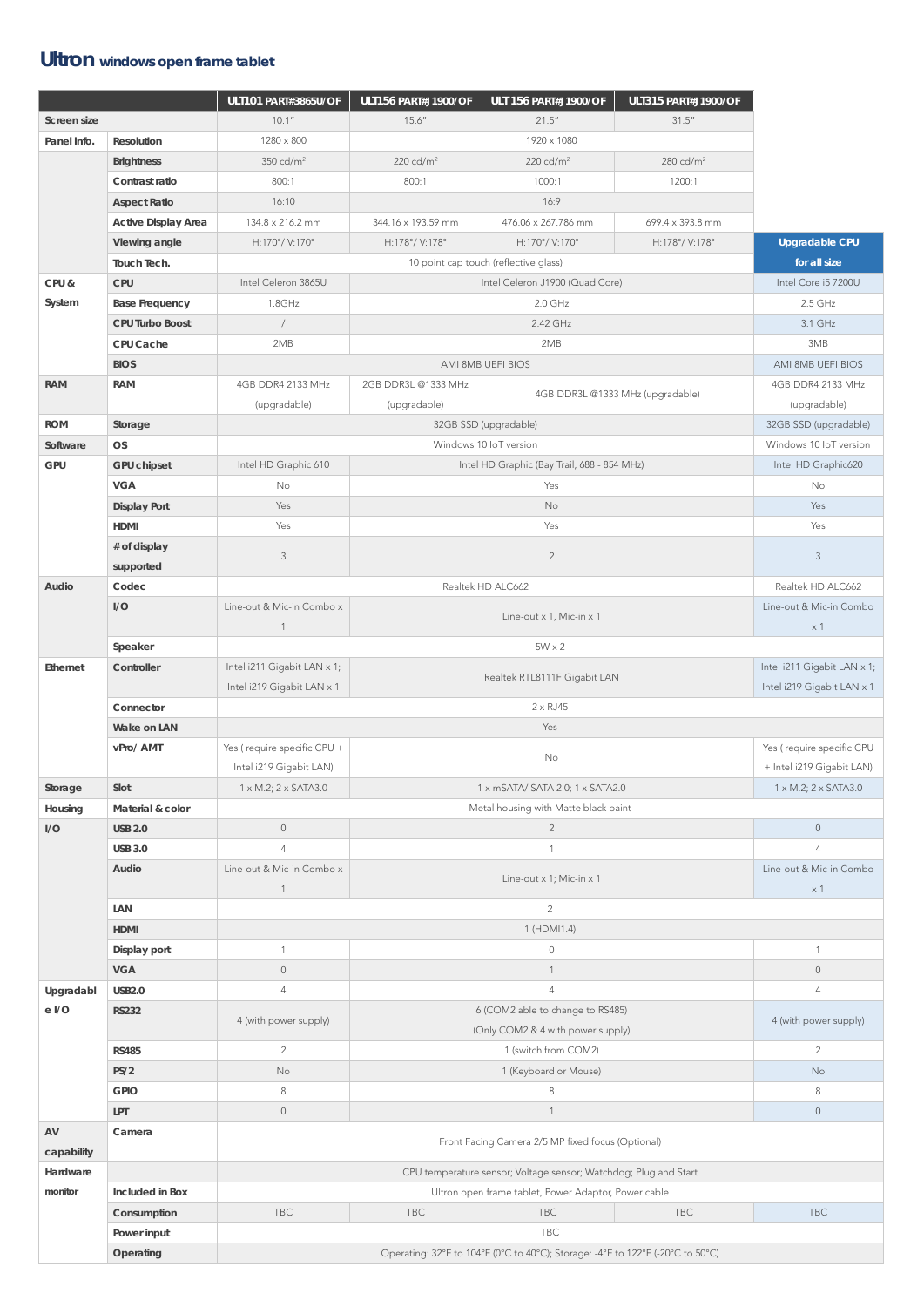\*see dimensional drawings for details

## **Options information**

| <b>Option</b>       | <b>Type</b>           | <b>Remarks</b>                                                                          |  |  |
|---------------------|-----------------------|-----------------------------------------------------------------------------------------|--|--|
| 3G/4G module        | Mini-PCI-e add-on     | WCDMA / HSDPA 2100 / 1900 / 850 (900) MHz GSM / GPRS / EDGE 850 / 900 / 1800 / 1900 MHz |  |  |
| WiFi module         | Mini-PCI-e add-on     | 802.11 b/g/n                                                                            |  |  |
| <b>RAM</b>          | Extra RAM             | 4/8GB                                                                                   |  |  |
| <b>SSD</b>          | Mini-PCI-e add-on     | 64/128 GB                                                                               |  |  |
| <b>Front Camera</b> | Extra PCB             | 2 Megapixel with Fixed Focus / 5Megapixel with Auto Focus                               |  |  |
| Barcode module      | USB accessories       | 1D barcode/2D barcode                                                                   |  |  |
| RFID / NFC module   | USB accessories       | ISO 14443 T=CL, T=CL, 1K/4K, ISO 18092                                                  |  |  |
| Printer             | RS232/USB accessories | Receipt thermal printer                                                                 |  |  |

## **Multiple installation method**





|                  | Environment                  | Operating: 20%-80%; Storage: 10%-95% |                                 |                                |                               |  |  |  |
|------------------|------------------------------|--------------------------------------|---------------------------------|--------------------------------|-------------------------------|--|--|--|
|                  | Certification                | CE, FCC, ROHS                        |                                 |                                |                               |  |  |  |
|                  | Language                     | Multi language                       |                                 |                                |                               |  |  |  |
|                  | <b>VESA</b>                  | VESA <sub>75</sub>                   |                                 | <b>VESA 100</b>                |                               |  |  |  |
| <b>Dimension</b> | Size $(W \times H \times D)$ | $250 \times 170 \times 50.3$ mm      | $290 \times 251 \times 34.7$ mm | $534 \times 322 \times 48$ mm  | 748 x 448 x 36.5 mm           |  |  |  |
|                  | <b>Product Weight</b>        | 2 KG                                 | 2.7KG                           | 5KG                            | 8KG                           |  |  |  |
|                  | <b>Gift Box Size</b>         | $385 \times 222 \times 80$ mm        | $444 \times 348 \times 112$ mm  | $580 \times 420 \times 110$ mm | $850 \times 565 \times 13$ mm |  |  |  |
|                  | <b>Master Carton Size</b>    | $470 \times 400 \times 355$          | $462 \times 375 \times 356$ mm  | $601 \times 450 \times 370$ mm | <b>TBC</b>                    |  |  |  |
|                  | <b>Master Carton</b>         | 24 KG                                | <b>12 KG</b>                    | 19KG                           | <b>TBC</b>                    |  |  |  |
|                  | Weight                       |                                      |                                 |                                |                               |  |  |  |
|                  | Unit/Master carton           | 8 <sub>pcs</sub>                     | 3 <sub>pcs</sub>                | 3 <sub>pcs</sub>               | TBC                           |  |  |  |